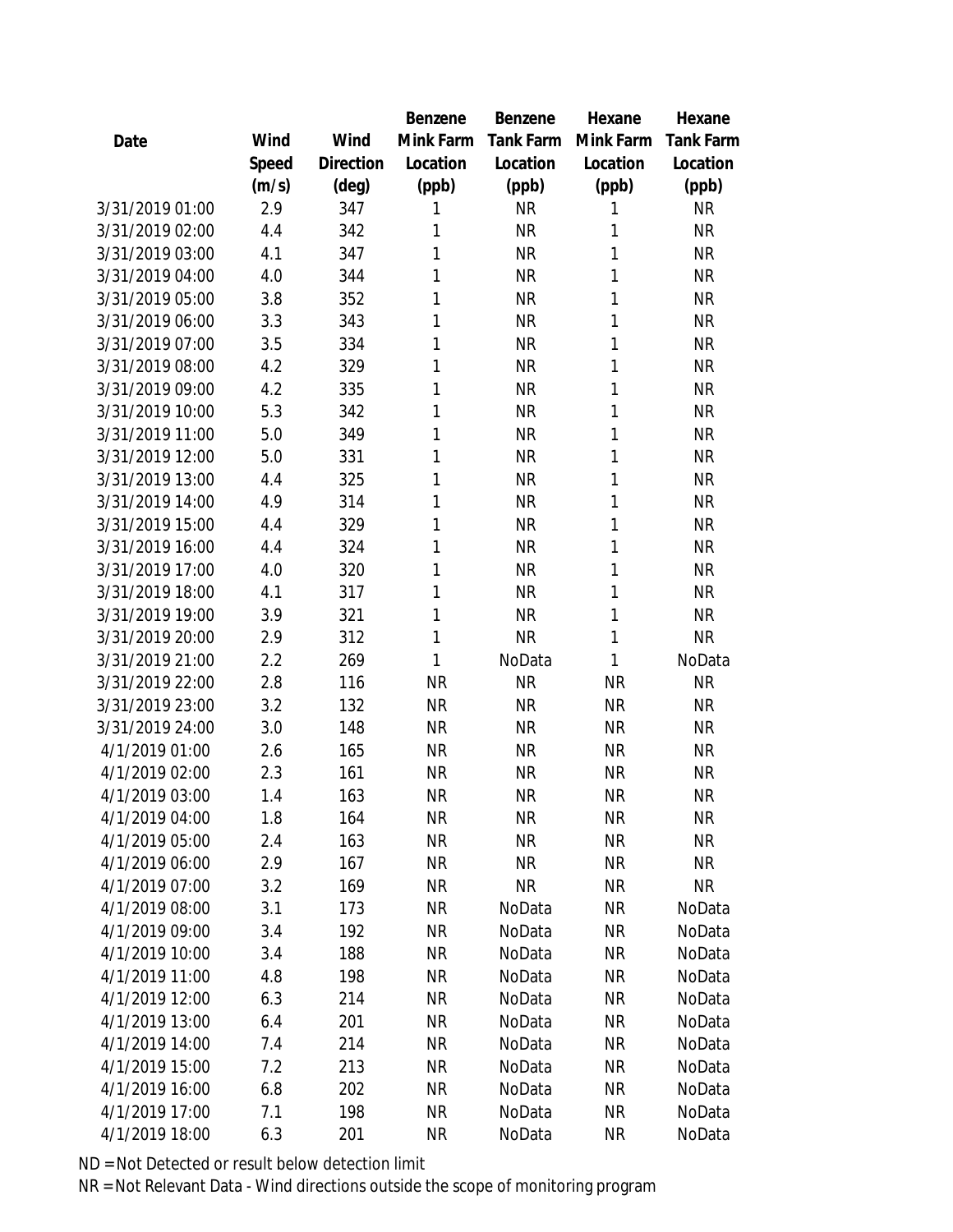|                |       |           | <b>Benzene</b> | Benzene   | Hexane       | Hexane           |
|----------------|-------|-----------|----------------|-----------|--------------|------------------|
| Date           | Wind  | Wind      | Mink Farm      | Tank Farm | Mink Farm    | <b>Tank Farm</b> |
|                | Speed | Direction | Location       | Location  | Location     | Location         |
|                | (m/s) | (deg)     | (ppb)          | (ppb)     | (ppb)        | (ppb)            |
| 4/1/2019 19:00 | 5.9   | 198       | <b>NR</b>      | 1         | <b>NR</b>    | $\overline{2}$   |
| 4/1/2019 20:00 | 4.8   | 194       | <b>NR</b>      | 1         | <b>NR</b>    | 4                |
| 4/1/2019 21:00 | 5.0   | 197       | <b>NR</b>      | 0         | <b>NR</b>    | 4                |
| 4/1/2019 22:00 | 4.3   | 190       | <b>NR</b>      | 1         | <b>NR</b>    | 4                |
| 4/1/2019 23:00 | 4.6   | 189       | <b>NR</b>      | 1         | <b>NR</b>    | $\overline{7}$   |
| 4/1/2019 24:00 | 4.4   | 195       | <b>NR</b>      | 1         | <b>NR</b>    | 11               |
| 4/2/2019 01:00 | 4.0   | 194       | <b>NR</b>      | 1         | <b>NR</b>    | 11               |
| 4/2/2019 02:00 | 4.5   | 194       | <b>NR</b>      | 1         | <b>NR</b>    | 12               |
| 4/2/2019 03:00 | 4.5   | 199       | <b>NR</b>      | 1         | <b>NR</b>    | 9                |
| 4/2/2019 04:00 | 4.2   | 200       | <b>NR</b>      | 1         | <b>NR</b>    | 8                |
| 4/2/2019 05:00 | 4.1   | 194       | <b>NR</b>      | 1         | <b>NR</b>    | 8                |
| 4/2/2019 06:00 | 3.7   | 194       | <b>NR</b>      | 1         | <b>NR</b>    | 11               |
| 4/2/2019 07:00 | 3.8   | 196       | <b>NR</b>      | 1         | <b>NR</b>    | 12               |
| 4/2/2019 08:00 | 3.7   | 195       | <b>NR</b>      | 1         | <b>NR</b>    | 12               |
| 4/2/2019 09:00 | 4.3   | 202       | <b>NR</b>      | 1         | <b>NR</b>    | 9                |
| 4/2/2019 10:00 | 4.4   | 211       | <b>NR</b>      | 1         | <b>NR</b>    | 3                |
| 4/2/2019 11:00 | 5.6   | 222       | <b>NR</b>      | 1         | <b>NR</b>    | 1                |
| 4/2/2019 12:00 | 7.0   | 228       | <b>NR</b>      | 1         | <b>NR</b>    | 1                |
| 4/2/2019 13:00 | 7.1   | 232       | 1              | 1         | $\mathbf{1}$ | 1                |
| 4/2/2019 14:00 | 6.8   | 237       | 1              | 1         | 1            | 1                |
| 4/2/2019 15:00 | 6.6   | 253       | 1              | 1         | 1            | 1                |
| 4/2/2019 16:00 | 6.2   | 262       | 1              | 1         | 1            | 1                |
| 4/2/2019 17:00 | 6.3   | 259       | 1              | 1         | 1            | 1                |
| 4/2/2019 18:00 | 5.5   | 266       | 1              | 1         | 1            | 1                |
| 4/2/2019 19:00 | 5.6   | 260       | 1              | 1         | 1            | 1                |
| 4/2/2019 20:00 | 4.2   | 261       | 1              | 1         | 1            | 1                |
| 4/2/2019 21:00 | 3.7   | 258       | 1              | 1         | 1            | 1                |
| 4/2/2019 22:00 | 3.2   | 258       | 1              | 1         | 1            | Τ                |
| 4/2/2019 23:00 | 5.1   | 249       | 1              | 1         | 1            |                  |
| 4/2/2019 24:00 | 6.1   | 249       | 1              | 1         | 1            |                  |
| 4/3/2019 01:00 | 6.3   | 250       | 1              | 1         | 1            | 1                |
| 4/3/2019 02:00 | 5.9   | 250       | 1              | 1         | 1            | 1                |
| 4/3/2019 03:00 | 4.5   | 255       | 1              | 1         | 1            | 1                |
| 4/3/2019 04:00 | 3.8   | 263       | 1              | 1         | 1            | 1                |
| 4/3/2019 05:00 | 3.7   | 288       | 1              | <b>NR</b> | 1            | <b>NR</b>        |
| 4/3/2019 06:00 | 2.6   | 277       | 1              | <b>NR</b> | 1            | <b>NR</b>        |
| 4/3/2019 07:00 | 2.4   | 257       | 1              | 1         | 1            | $\overline{2}$   |
| 4/3/2019 08:00 | 2.3   | 250       | 1              | 1         | 1            | 1                |
| 4/3/2019 09:00 | 1.9   | 297       | 1              | <b>NR</b> | 1            | <b>NR</b>        |
| 4/3/2019 10:00 | 2.1   | 305       | 1              | <b>NR</b> | 1            | <b>NR</b>        |
| 4/3/2019 11:00 | 2.1   | 247       | 1              |           |              | 1                |
|                |       |           |                | 1         | 1            |                  |
| 4/3/2019 12:00 | 2.6   | 263       | 1              | 1         | 1            | 1                |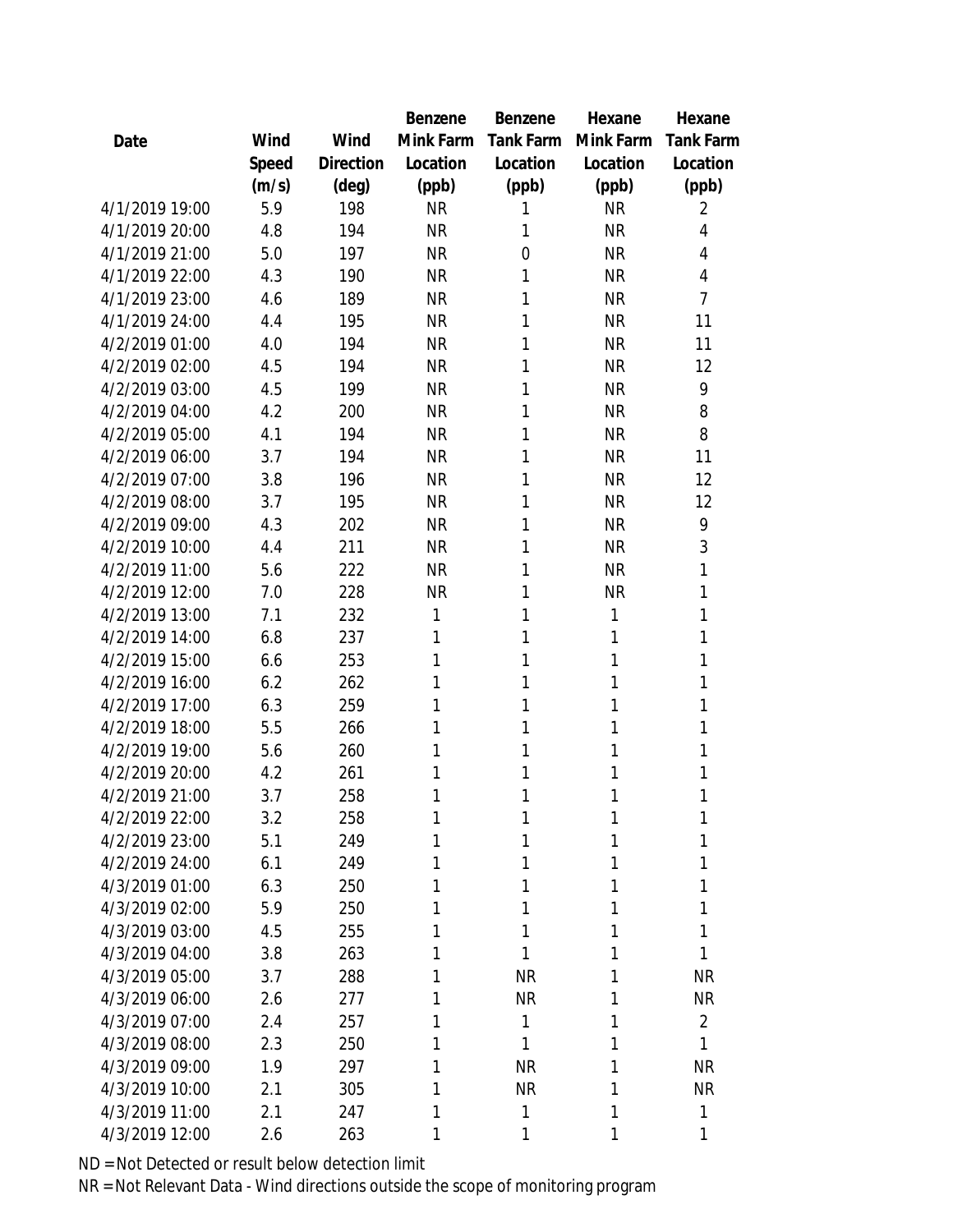|                |       |           | Benzene   | Benzene      | Hexane    | Hexane      |
|----------------|-------|-----------|-----------|--------------|-----------|-------------|
| Date           | Wind  | Wind      | Mink Farm | Tank Farm    | Mink Farm | Tank Farm   |
|                | Speed | Direction | Location  | Location     | Location  | Location    |
|                | (m/s) | (deg)     | (ppb)     | (ppb)        | (ppb)     | (ppb)       |
| 4/3/2019 13:00 | 3.6   | 231       | 1         | 1            | 1         | 1           |
| 4/3/2019 14:00 | 4.7   | 237       | 1         | 1            | 1         | 1           |
| 4/3/2019 15:00 | 5.0   | 247       | 1         | 1            | 1         | 1           |
| 4/3/2019 16:00 | 4.9   | 257       | 1         | $\mathbf{1}$ | 1         | $\mathbf 1$ |
| 4/3/2019 17:00 | 4.7   | 269       | 1         | 1            | 1         | $\mathbf 1$ |
| 4/3/2019 18:00 | 4.0   | 260       | 1         | 1            | 1         | $\mathbf 1$ |
| 4/3/2019 19:00 | 5.4   | 255       | 1         | $\mathbf{1}$ | 1         | $\mathbf 1$ |
| 4/3/2019 20:00 | 4.7   | 263       | 1         | $\mathbf{1}$ | 1         | $\mathbf 1$ |
| 4/3/2019 21:00 | 2.8   | 269       | 1         | $\mathbf{1}$ | 1         | 1           |
| 4/3/2019 22:00 | 0.9   | 153       | <b>NR</b> | <b>NR</b>    | <b>NR</b> | <b>NR</b>   |
| 4/3/2019 23:00 | 1.5   | 92        | <b>NR</b> | <b>NR</b>    | <b>NR</b> | <b>NR</b>   |
| 4/3/2019 24:00 | 1.8   | 127       | <b>NR</b> | <b>NR</b>    | <b>NR</b> | <b>NR</b>   |
| 4/4/2019 01:00 | 0.9   | 108       | <b>NR</b> | <b>NR</b>    | <b>NR</b> | <b>NR</b>   |
| 4/4/2019 02:00 | 2.0   | 44        | <b>NR</b> | <b>NR</b>    | <b>NR</b> | <b>NR</b>   |
| 4/4/2019 03:00 | 1.7   | 57        | <b>NR</b> | <b>NR</b>    | <b>NR</b> | <b>NR</b>   |
| 4/4/2019 04:00 | 2.2   | 47        | <b>NR</b> | <b>NR</b>    | <b>NR</b> | <b>NR</b>   |
| 4/4/2019 05:00 | 2.8   | 47        | <b>NR</b> | <b>NR</b>    | <b>NR</b> | <b>NR</b>   |
| 4/4/2019 06:00 | 2.8   | 80        | <b>NR</b> | <b>NR</b>    | <b>NR</b> | <b>NR</b>   |
| 4/4/2019 07:00 | 3.2   | 90        | <b>NR</b> | <b>NR</b>    | <b>NR</b> | <b>NR</b>   |
| 4/4/2019 08:00 | 3.3   | 84        | <b>NR</b> | <b>NR</b>    | <b>NR</b> | <b>NR</b>   |
| 4/4/2019 09:00 | 3.3   | 77        | <b>NR</b> | <b>NR</b>    | <b>NR</b> | <b>NR</b>   |
| 4/4/2019 10:00 | 4.2   | 80        | <b>NR</b> | <b>NR</b>    | <b>NR</b> | <b>NR</b>   |
| 4/4/2019 11:00 | 4.8   | 86        | <b>NR</b> | <b>NR</b>    | <b>NR</b> | <b>NR</b>   |
| 4/4/2019 12:00 | 4.9   | 86        | <b>NR</b> | <b>NR</b>    | <b>NR</b> | <b>NR</b>   |
| 4/4/2019 13:00 | 4.7   | 81        | <b>NR</b> | <b>NR</b>    | <b>NR</b> | <b>NR</b>   |
| 4/4/2019 14:00 | 3.9   | 80        | <b>NR</b> | <b>NR</b>    | <b>NR</b> | <b>NR</b>   |
| 4/4/2019 15:00 | 4.0   | 79        | <b>NR</b> | <b>NR</b>    | <b>NR</b> | <b>NR</b>   |
| 4/4/2019 16:00 | 3.5   | 81        | <b>NR</b> | <b>NR</b>    | ΝR        | <b>NR</b>   |
| 4/4/2019 17:00 | 3.2   | 72        | <b>NR</b> | <b>NR</b>    | ΝR        | <b>NR</b>   |
| 4/4/2019 18:00 | 3.3   | 75        | <b>NR</b> | <b>NR</b>    | <b>NR</b> | <b>NR</b>   |
| 4/4/2019 19:00 | 3.2   | 72        | <b>NR</b> | <b>NR</b>    | <b>NR</b> | <b>NR</b>   |
| 4/4/2019 20:00 | 3.2   | 80        | <b>NR</b> | <b>NR</b>    | <b>NR</b> | <b>NR</b>   |
| 4/4/2019 21:00 | 3.8   | 87        | <b>NR</b> | <b>NR</b>    | <b>NR</b> | <b>NR</b>   |
| 4/4/2019 22:00 | 3.8   | 93        | <b>NR</b> | <b>NR</b>    | <b>NR</b> | <b>NR</b>   |
| 4/4/2019 23:00 | 3.4   | 96        | <b>NR</b> | <b>NR</b>    | <b>NR</b> | <b>NR</b>   |
| 4/4/2019 24:00 | 3.2   | 97        | <b>NR</b> | <b>NR</b>    | <b>NR</b> | <b>NR</b>   |
| 4/5/2019 01:00 | 3.3   | 101       | <b>NR</b> | <b>NR</b>    | <b>NR</b> | <b>NR</b>   |
| 4/5/2019 02:00 | 3.2   | 96        | <b>NR</b> | <b>NR</b>    | <b>NR</b> | <b>NR</b>   |
| 4/5/2019 03:00 | 3.2   | 105       | <b>NR</b> | <b>NR</b>    | <b>NR</b> | <b>NR</b>   |
| 4/5/2019 04:00 | 2.7   | 109       | <b>NR</b> | <b>NR</b>    | <b>NR</b> | <b>NR</b>   |
| 4/5/2019 05:00 | 2.0   | 104       | <b>NR</b> | <b>NR</b>    | <b>NR</b> | <b>NR</b>   |
| 4/5/2019 06:00 | 1.2   | 69        | <b>NR</b> | <b>NR</b>    | <b>NR</b> | <b>NR</b>   |